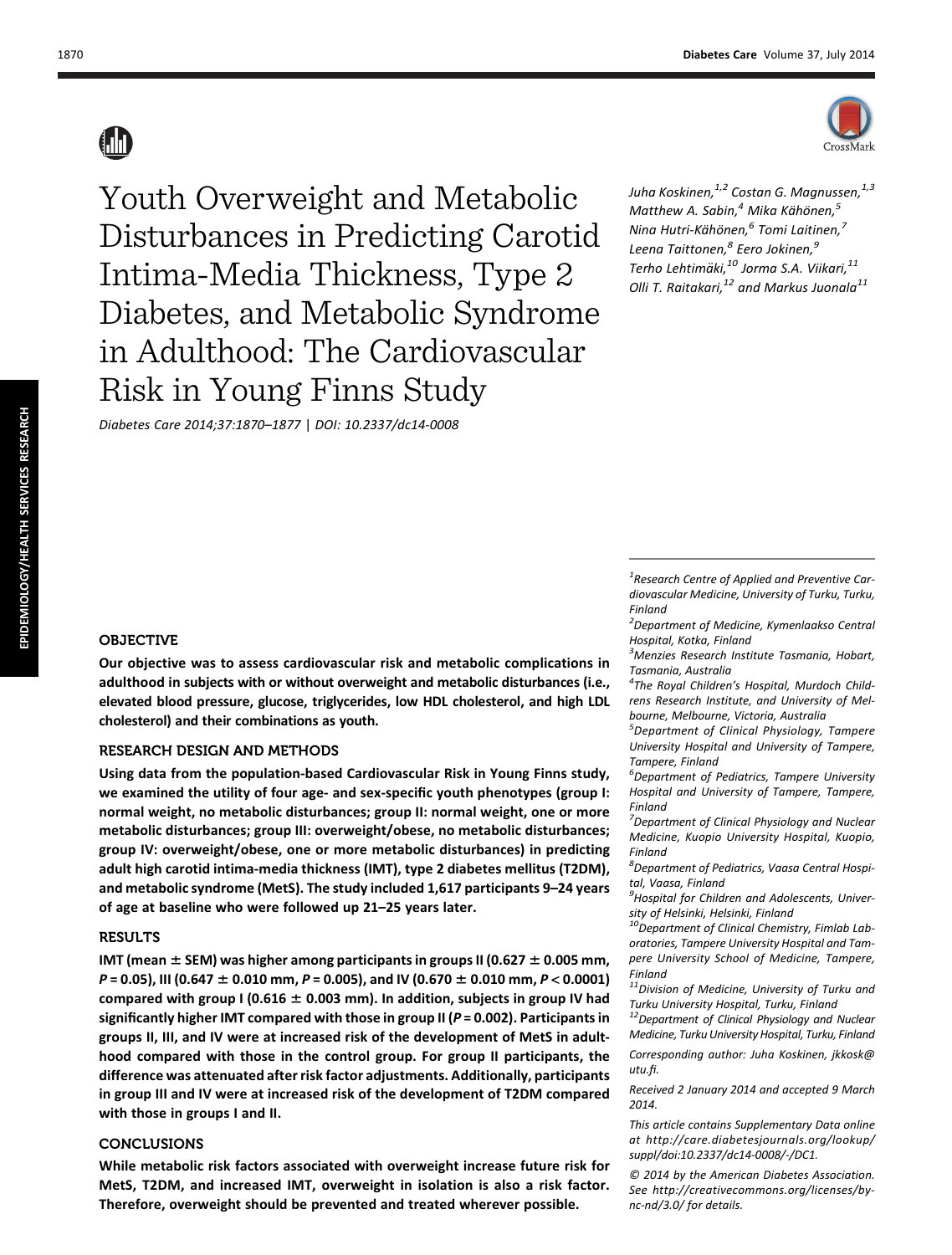The prevalence of overweight has increased among youth worldwide (1–3). The age-standardized prevalence of obesity (defined as a BMI $\geq$ 95th percentile for age and sex) in youth (12–19 years of age) between 1976–1980 and 2009–2010 has increased from 5.3 to 17.1% in girls and from 4.8 to 19.6% among boys in the U.S. (1,2). Youth and early adulthood overweight have been found to predict the development of type 2 diabetes mellitus (T2DM) and cardiovascular disease later in life (4–7).

Among adults, there has been increased interest in the division of individuals based on the presence or absence of overweight and the presence or absence of metabolic abnormalities (8,9). Metabolically healthy overweight (10) is the term used to define overweight individuals with no associated metabolic complications, whereas those with metabolic abnormalities despite having a normal weight have been termed as normal weight metabolically abnormal individuals. Previous studies in middle-aged adults have shown metabolically healthy overweight individuals to have decreased heart failure risk compared with normal weight, insulinresistant individuals (11–13). However, the evidence base for youth is not established. Given the increase in the prevalence and severity of overweight in youth, there is a need to identify individuals who will benefit most from potential weight loss and screening for metabolic disturbances. In addition, a recent consensus statement from the American Heart Association (14) called for more research, particularly in longitudinal studies from youth to adulthood, in a number of areas relating to overweight and metabolic disturbances in early life. Thus, our aim was to assess the relative ability of youth overweight and metabolic complications to predict future cardiometabolic risk.

In this study, we assessed the 21-year risk of the development of subclinical atherosclerosis, assessed by carotid intima-media thickness (IMT), and the 21- to 25-year risk of the development of T2DM and metabolic syndrome (MetS) among youth 9–24 years of age at baseline according to their BMI and metabolic status.

# RESEARCH DESIGN AND METHODS

# Subjects and Study Design

The Cardiovascular Risk in Young Finns study was launched in 1980 when 3,596

participants 3–18 years of age were examined. Subjects were randomly selected from the national register from different parts of Finland to produce a representative sample of Finnish children. Thereafter, follow-up studies have been conducted regularly. Total of 2,779 participants 9–24 years of age attended the 6-year follow-up in 1986. In the 21-year follow-up in 2001, noninvasive ultrasound studies were introduced to the study protocol to assess markers of subclinical atherosclerosis. The latest follow-up with ultrasound measurements was performed in 2007, when the study subjects had reached age 30–45 years. In 2007, a total of 2,204 subjects were examined. The most recent follow-up was performed in 2011, and included blood samples and questionnaires but not ultrasound data. The sample for the present analysis included those subjects who had participated in the 1986 survey (baseline) and had undergone ultrasound examinations during the 2007 follow-up ( $N =$ 1,617). For individuals who participated in multiple follow-up surveys (2007 and 2011), those measures (T2DM and MetS data) that provided the longest time period between baseline and follow-up were used. Subjects with MetS with either incomplete metabolic risk factor data from these study years ( $N = 94$ ) or type 1 diabetes ( $N = 12$ ), as well as females who were pregnant ( $N = 30$ ) at either time point were excluded from the study. A study flow diagram is shown in [Supplementary Fig. 1.](http://care.diabetesjournals.org/lookup/suppl/doi:10.2337/dc14-0008/-/DC1)

We have previously shown that participants who attended follow-up studies shared characteristics similar to those who attended at baseline (15,16). We used the 1986 data as the baseline sample for this study as that was the first follow-up that collected data on fasting glucose levels. Measures available in 1986 and 2007 included the following: height and weight, blood pressure, and lipid, glucose, and insulin levels. Each study was approved by the appropriate institutional review boards, and written informed consent was obtained from all of the study participants or their parents if they were  $\leq$ 18 years of age.

#### Carotid Ultrasound Measurements

Ultrasound studies were performed for the 2007 follow-up by trained sonographers following a standardized protocol. A moving scan with a duration of 5 s was recorded including the beginning of the carotid bifurcation and the common carotid artery. Measurements were made afterward from stored digital images by one reader who was blinded to participants' clinical characteristics. Carotid IMT was measured a minimum of four times from the posterior wall of the left common carotid artery  $\sim$ 10 mm proximal to the carotid bifurcation. We used an ultrasound imaging device with a high-resolution system (ACUSON Sequoia C512; Siemens Healthcare, Erlangen, Germany) and a 13-MHz transducer. A total of 57 participants (2.5%) were randomly selected to be reexamined 3 months after the first visit to assess intraindividual reproducibility. The coefficient of variation between visits was 6.4%.

#### Biochemical Measurements

Venous blood samples were drawn after a 12-h fast. Serum triglycerides and HDL cholesterol were measured as described previously (17). LDL cholesterol was calculated using the Friedewald formula (18). Serum glucose level was determined enzymatically (Glucose Reagent; Olympus, Ireland), and highsensitivity serum C-reactive protein level was determined turbidimetrically (CRP-UL; Wako) on an automated analyzer (AU400; Olympus, Japan). Serum insulin concentration was determined by a microparticle enzyme immunoassay (IMx Insulin Reagent; Abbott Diagnostics) on an IMx instrument (Abbott Diagnostics). The interassay coefficient of variation was 2.1%.

#### Blood Pressure and Anthropometric **Measurements**

Body height and weight were measured. BMI was calculated as weight (kg)/ height  $(m^2)$ . Blood pressure was measured using a random zero sphygmomanometer with the average of three measurements used in the analyses. Skin-fold thicknesses were measured by Harpenden calipers (John Bull British Indicators Ltd.) to 0.2 cm in 1986. The sum of three skin-fold thickness measurements (subscapular, triceps, and biceps) was used in the analysis. Waist circumference (measured in duplicate at the level of the 12th rib or the level of the navel in thin subjects) was measured only in 2007.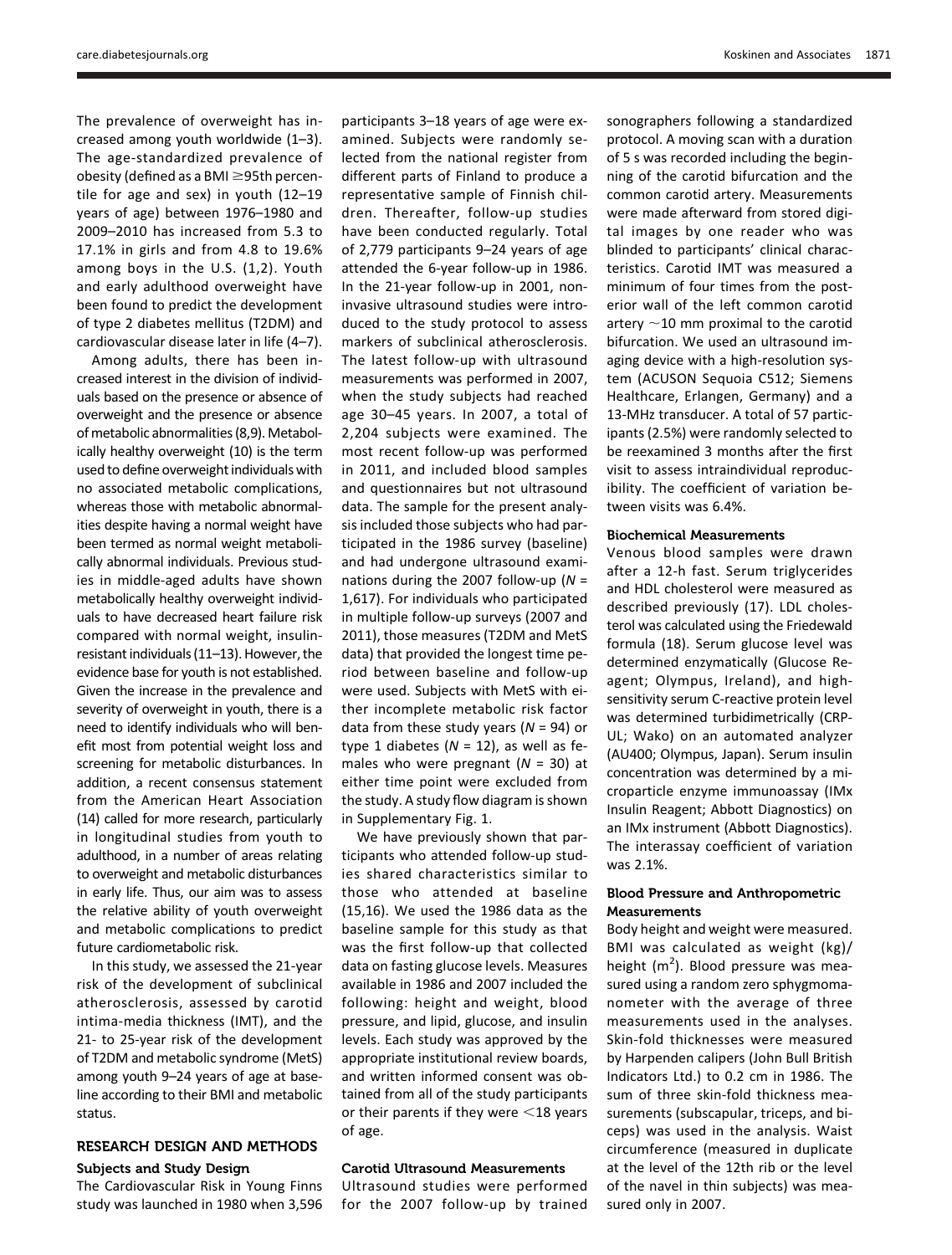#### Classification of Metabolic Disturbances and Overweight at Youth

Because there are no universal cutoff points for pediatric metabolic disturbances, we took an approach based on prevalence data from the National Cholesterol Education Program, Report of the Expert Panel on Blood Cholesterol Levels in Children and Adolescents (19), which was used in previous reports (20,21). First, we generated age- and sex-specific percentiles of systolic and diastolic blood pressures, and HDL cholesterol, triglyceride, and glucose levels. Participants were categorized as having a metabolic disturbance if he/she had any of the following components: systolic blood pressure  $\geq$ 90th percentile and/or diastolic blood pressure  $\geq$ 90th percentile; LDL cholesterol level  $\geq$ 90th percentile; triglyceride level  $\geq$ 90th percentile; and HDL cholesterol level  $\leq 10$ th percentile or glucose level  $\geq$ 90th percentile. For consistency, a similar approach to defining metabolic disturbances was used for participants 18–24 years of age. In addition, alternative results, when "metabolically abnormal" was characterized by a homeostasis model assessment (HOMA) index of  $\geq$ 90th percentile (22), are provided separately in the RESULTS and are detailed in the Supplementary Data. As a check of the sensitivity of the findings to the cut points used to define metabolic disturbances, analyses were repeated using alternate cut points to define metabolic disturbances of systolic blood pressure  $\geq$ 80th percentile and/or diastolic blood pressure  $\geq 80$ th percentile, and levels of LDL cholesterol  $\geq$ 80th percentile, triglycerides  $\geq 80$ th percentile, HDL cholesterol  $\leq$ 20th percentile, or glu- $\cos e \geq 80$ th percentile. In addition, analyses were further repeated using Centers for Disease Control and Prevention (CDC) growth charts of those persons with BMI values  $>$ 85th percentile (ageand sex-specific) to define youth overweight/obesity. The results for these definitions were essentially similar to the results presented (data not shown) except for continuous IMT using the CDC definition to classify overweight/ obesity (data shown in the Supplementary Data).

For the definitions of youth overweight, we used the age- and sex-specific international BMI percentiles of Cole et al. (23) for participants 9–15 years of

age, which correspond to adult BMI values of 25  $\text{kg/m}^2$  (overweight). Among those participants 18–24 years of age, a BMI of  $\geq$ 25 kg/m<sup>2</sup> was used to define overweight.

Participants were categorized into four groups on the basis of adiposity and metabolic status in youth. Group I included participants with normal BMI and no metabolic disturbances (normal weight, metabolically healthy); group II, those who were normal weight but had one or more metabolic disturbances (normal weight, metabolically abnormal); group III, those who were overweight but had no metabolic disturbances (overweight/obese, metabolically healthy); and group IV, those who were overweight and had one or more metabolic disturbances (overweight/obese, metabolically abnormal).

#### Classification of Study Outcomes in Adulthood

To classify adult MetS, we used the recent definition proposed in a joint statement of the International Diabetes Federation Task Force on Epidemiology and Prevention; the National Heart, Lung, and Blood Institute; the American Heart Association; the World Heart Federation; the International Atherosclerosis Society; and the International Association for the Study of Obesity (24). Participants were classified as having T2DM if they  $(1)$  had a fasting plasma glucose ≥7.0 mmol/L (126 mg/dL), (2) had an A1C level of  $\geq$ 6.5% (48 mmol/ mol), (3) reported receiving oral hypoglycemic agents and/or insulin injections and did not have type 1 diabetes, or (4) reported a history of physician-diagnosed T2DM (25). Women who reported having physician-diagnosed diabetes only during the term of their pregnancy were considered to have had gestational diabetes mellitus and were classified as not currently having T2DM provided their plasma glucose levels were  $<$  7.0 mmol/L. We defined high-risk IMT in adulthood as an  $IMT \geq 90$ th percentile for age- and sexspecific values (26). Insulin resistance was estimated according to the HOMA index as the product of fasting glucose and insulin levels divided by 22.5 (27).

#### Statistical Methods

The normality assumptions of the residuals were assessed by examining histograms of the residuals and normal probability plots. Values for plasma triglycerides, insulin, C-reactive protein, and glucose were log<sub>e</sub>-transformed to correct for skewness. The characteristics of study subjects in 1986 and 2007 were summarized for each youth phenotype using ANCOVA or  $\chi^2$  test, as appropriate. Comparisons of the baseline characteristics of the study subjects among the study groups were performed with the use of linear or logistic regression. ANCOVA followed by Tukey multiple-comparison post hoc test was used to compare the mean IMT at follow-up among the study groups. Relative risks and Poisson robust CIs were calculated using the GENMOD procedure to examine associations between study groups and dichotomous outcomes. Statistical analyses were performed with SAS version 9.1, and statistical significance was inferred as a P value of  $\leq 0.05$ .

### **RESULTS**

#### Participant Characteristics

Characteristics of the 1,617 participants at baseline (1986) and follow-up (2007) are shown in Table 1. BMI was higher at baseline and follow-up in the overweight groups. Participants with normal weight and one or more metabolic disturbance (group II) had higher diastolic blood pressure, higher levels of plasma glucose and triglycerides, and lower levels of HDL cholesterol in 1986 ( $P < 0.05$ ) compared with those who were overweight but had no metabolic disturbances (group III). Those participants who were overweight and had metabolic disturbances (group IV) had a more adverse risk factor profile compared with those in the remaining groups. In 2007, there was no difference among groups for diastolic blood pressure, and levels of plasma glucose or triglycerides.

### Youth Phenotypes and Future **Outcomes**

Figure 1 shows the mean values of IMT in 2007 across the four study groups. A significant increasing trend in IMT was observed from group I to group IV (P for trend  $<$  0.0001). Overweight/obese youth (groups III and IV) had higher IMT values compared with group I (P for difference  $0.005$  and  $< 0.0001$ , respectively). No difference was observed between groups II and III ( $P = 0.09$ ). After adjusting for baseline levels of glucose, triglycerides, HDL cholesterol, and LDL cholesterol, and systolic blood pressure, no statistically significant difference was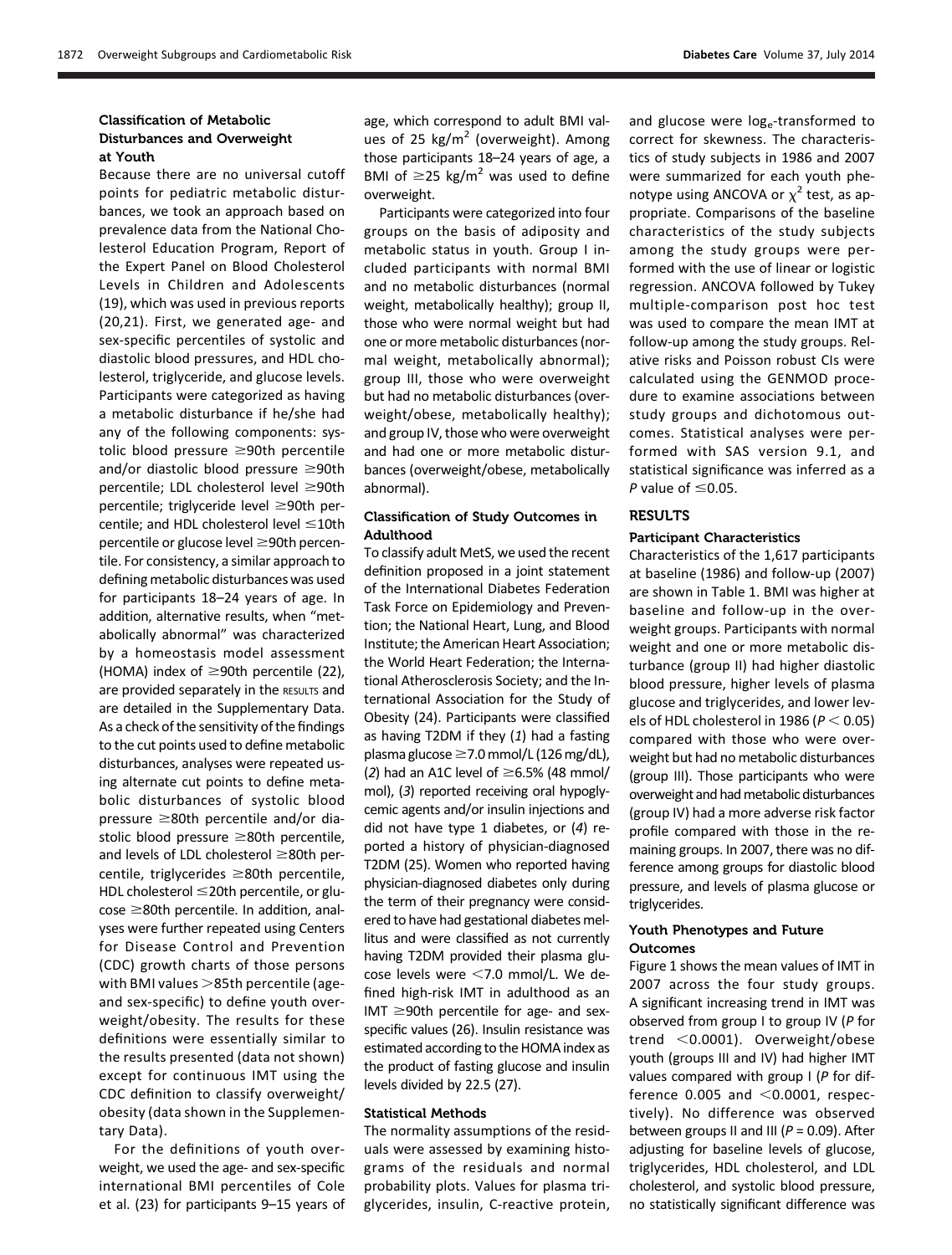| Table 1—Participant characteristics in 1986 and 2007 |                                                |                                                          |                                             |                                                      |                      |  |  |  |  |  |  |
|------------------------------------------------------|------------------------------------------------|----------------------------------------------------------|---------------------------------------------|------------------------------------------------------|----------------------|--|--|--|--|--|--|
|                                                      |                                                | Normal weight                                            | Overweight*                                 |                                                      |                      |  |  |  |  |  |  |
| Characteristics                                      | No metabolic<br>disturbances‡<br>$(N = 1,032)$ | One or more<br>metabolic<br>disturbances§<br>$(N = 390)$ | No metabolic<br>disturbances‡<br>$(N = 90)$ | One or more<br>metabolic disturbances§<br>$(N = 94)$ | P value <sup>+</sup> |  |  |  |  |  |  |
| Male sex (%)                                         | 48                                             | 45                                                       | 51                                          | 53                                                   | 0.41                 |  |  |  |  |  |  |
| Characteristics in 1986                              |                                                |                                                          |                                             |                                                      |                      |  |  |  |  |  |  |
| Age (years)                                          | 16.0(4.9)                                      | 16.2(5.0)                                                | 16.2(5.7)                                   | 16.5(5.5)                                            | 0.78                 |  |  |  |  |  |  |
| BMI ( $\text{kg/m}^2$ )                              | 19.4(2.7)                                      | 19.7(2.6)                                                | 24.9(3.1)                                   | 25.5(3.4)                                            | < 0.0001             |  |  |  |  |  |  |
| Systolic blood pressure (mmHg)                       | 112(12)                                        | 116(13)                                                  | 117(13)                                     | 123(12)                                              | < 0.0001             |  |  |  |  |  |  |
| Diastolic blood pressure (mmHg)                      | 64 (9)                                         | 65 (11)                                                  | 65 (10)                                     | 70(11)                                               | < 0.0001             |  |  |  |  |  |  |
| Glucose (mmol/L)                                     | 4.52(0.36)                                     | 4.89(0.61)                                               | 4.49(0.35)                                  | 4.94 (0.49)                                          | < 0.0001             |  |  |  |  |  |  |
| Triglycerides (mmol/L)                               | 0.82(0.22)                                     | 1.10(0.49)                                               | 0.88(0.40)                                  | 1.42(0.70)                                           | < 0.0001             |  |  |  |  |  |  |
| HDL cholesterol (mmol/L)                             | 1.53(0.27)                                     | 1.52(0.30)                                               | 1.47(0.23)                                  | 1.35(0.24)                                           | < 0.0001             |  |  |  |  |  |  |
| LDL cholesterol (mmol/L)                             | 2.84(0.71)                                     | 3.45(1.06)                                               | 2.96(0.75)                                  | 3.44(0.96)                                           | < 0.0001             |  |  |  |  |  |  |
| Insulin (units/L)                                    | 8.9(4.3)                                       | 10.6(7.3)                                                | 11.8(6.2)                                   | 15.8(10.3)                                           | < 0.0001             |  |  |  |  |  |  |
| Characteristics in 2007                              |                                                |                                                          |                                             |                                                      |                      |  |  |  |  |  |  |
| BMI ( $\text{kg/m}^2$ )                              | 25.0(4.0)                                      | 25.6(3.9)                                                | 31.3(5.2)                                   | 31.6(5.5)                                            | < 0.0001             |  |  |  |  |  |  |
| Systolic blood pressure (mmHg)                       | 119(13)                                        | 122(14)                                                  | 123(14)                                     | 127(14)                                              | < 0.0001             |  |  |  |  |  |  |
| Diastolic blood pressure (mmHg)                      | 75(11)                                         | 76(11)                                                   | 78 (12)                                     | 82(12)                                               | < 0.0001             |  |  |  |  |  |  |
| Glucose (mmol/L)                                     | 5.22(0.48)                                     | 5.37(0.61)                                               | 5.39(1.08)                                  | 5.82(2.01)                                           | < 0.0001             |  |  |  |  |  |  |
| Triglycerides (mmol/L)                               | 1.26(0.73)                                     | 1.46(1.01)                                               | 1.48(0.69)                                  | 1.97(1.23)                                           | < 0.0001             |  |  |  |  |  |  |
| HDL cholesterol (mmol/L)                             | 1.35(0.32)                                     | 1.30(0.30)                                               | 1.27(0.28)                                  | 1.19(0.34)                                           | < 0.0001             |  |  |  |  |  |  |
| LDL cholesterol (mmol/L)                             | 2.98(0.74)                                     | 3.28(0.86)                                               | 3.09(0.72)                                  | 3.18(0.81)                                           | < 0.0001             |  |  |  |  |  |  |
| Insulin (units/L)                                    | 8.0(6.3)                                       | 8.79(6.2)                                                | 12.8 (10.2)                                 | 13.4(8.8)                                            | < 0.0001             |  |  |  |  |  |  |

Table 1—Participant characteristics in 1986 and 2007

Data are mean (SD), unless otherwise indicated. \*The age- and sex-specific international BMI percentiles of Cole et al. (23) for participants 9–18 years of age that correspond to adult BMIs of 25 kg/m<sup>2</sup> (overweight). Among those 18–24 years of age, a BMI of  $\geq$ 25 kg/m<sup>2</sup> was used to define overweight. †P values are for comparisons across phenotypes using analysis of variances. ‡No metabolic disturbances (,90th percentile systolic blood pressure and/or diastolic pressure, <90th percentile glucose, <90th percentile triglycerides, <90th percentile LDL cholesterol). §One or more metabolic disturbances (≥90th percentile systolic blood pressure or diastolic pressure, ≥90th percentile glucose, ≥90th percentile triglycerides, ≤10th  $p$ ercentile HDL cholesterol,  $\geq$ 90th percentile LDL cholesterol).

observed in IMT at follow-up between group I and group II (P for difference 0.35). Otherwise, the results remained similar. Further adjustment for smoking or family history of coronary artery disease did not influence the results. When the model was adjusted for adult BMI in 2007, differences among groups became nonsignificant. When metabolically abnormal was characterized as having a HOMA index  $\geq$ 90th percentiles or overweight/obesity was defined according to CDC growth charts, IMT was higher in group III compared with group II ( $P <$ 0.04) ([Supplementary Figs. 2 and 5](http://care.diabetesjournals.org/lookup/suppl/doi:10.2337/dc14-0008/-/DC1)). [Sup](http://care.diabetesjournals.org/lookup/suppl/doi:10.2337/dc14-0008/-/DC1)[plementary Fig. 4](http://care.diabetesjournals.org/lookup/suppl/doi:10.2337/dc14-0008/-/DC1) shows the results for IMT among different groups when overweight according to BMI was replaced by an index of adiposity (skin-fold thickness  $>$ 90th percentile). The results were essentially similar when BMI was used to assess adiposity.

Table 2 displays the relative risks and 95% CIs of adulthood outcomes (in 2007) according to youth (in 1986) phenotypes. Overweight/obese youth (groups III and IV) were at increased risk of the development of T2DM in adulthood compared with those in group I. Differences between

groups I and II were attenuated after adjusting for baseline systolic blood pressure, and levels of glucose, triglycerides, HDL cholesterol, and LDL cholesterol. When the models were adjusted for adult BMI (2007–2011), the associations were attenuated or eliminated (Table 2). When metabolically abnormal was characterized as having an insulin or HOMA index  $\geq$ 90th percentile, participants in group III were at increased risk of the development of high-risk IMT (odds ratio 2.3 [95% CI 1.5–3.5]) compared with group I. Otherwise, similar results were observed, as shown in Table 2.

#### Does Youth Overweight Predict Future Outcomes Over Metabolic Disturbances?

Figure 2 shows that participants who were overweight but with no metabolic disturbances (group III) had a significantly higher risk of the development of T2DM (3.9-fold) 21–25 years later as adults compared with normal weight, metabolically abnormal individuals. The comparison between group III and group IV (overweight/obese and metabolically abnormal) is additionally shown in Fig. 2. Participants in group IV had a higher risk of the development of MetS (2.3-fold) compared with those in group III. When metabolically abnormal status was characterized as having a HOMA index  $\geq$ 90th percentile, we observed that participants in group III had a higher risk of the development of MetS (1.8-fold) and highrisk IMT (1.8-fold) compared with those in group II. In addition, no differences were observed between groups III and IV. Results are shown in [Supplementary](http://care.diabetesjournals.org/lookup/suppl/doi:10.2337/dc14-0008/-/DC1) [Fig. 3.](http://care.diabetesjournals.org/lookup/suppl/doi:10.2337/dc14-0008/-/DC1)

# **CONCLUSIONS**

This study addresses important areas regarding overweight subgroups in youth who were partially outlined in the recent scientific statement from the American Heart Association (14). First, individuals who were either overweight or metabolically abnormal in youth shared a similar increased risk of the development of elevated IMT compared with the control group in adulthood. Second, our data show that overweight youth are at increased risk of the development of T2DM in adulthood when compared with normal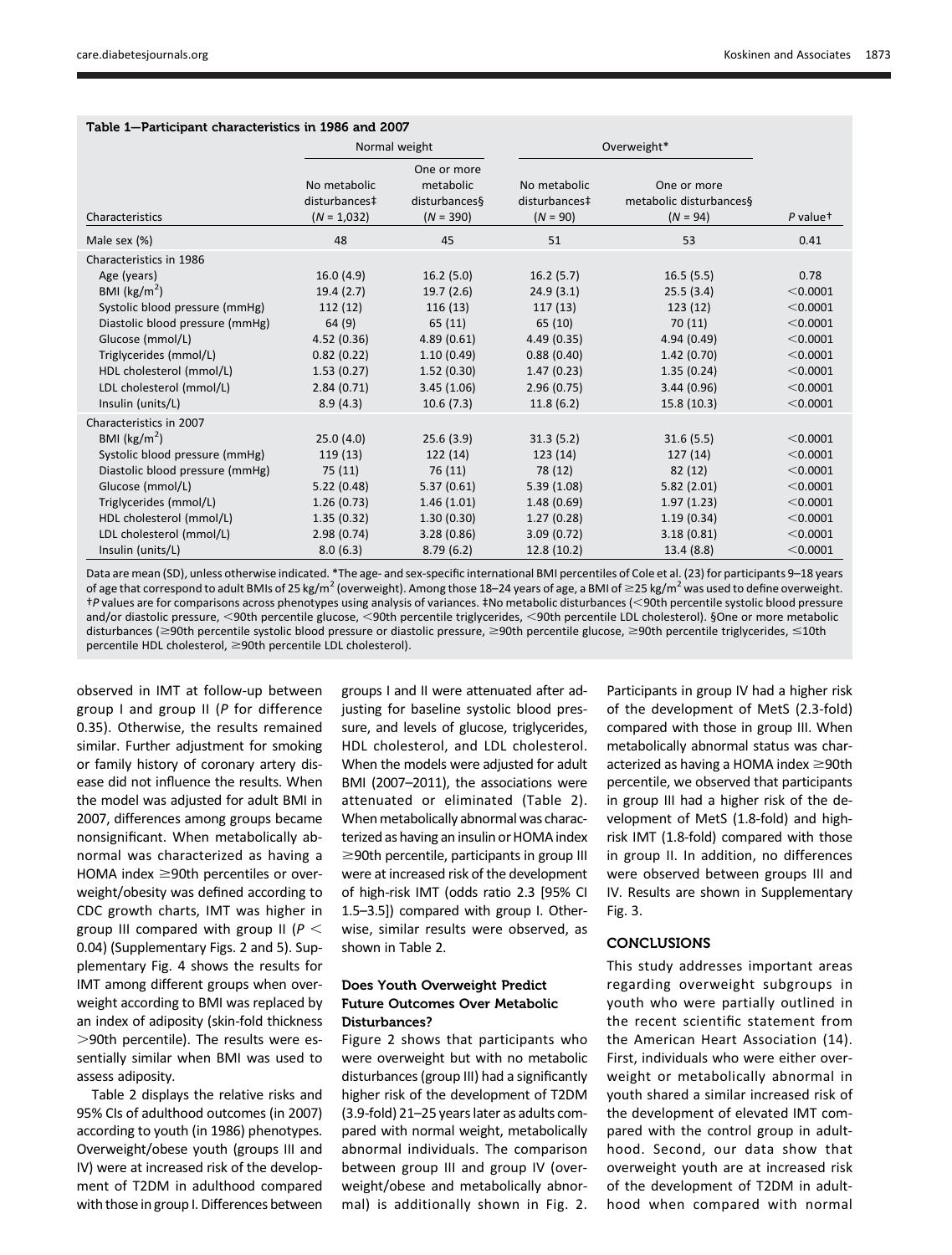



Figure 1—Carotid IMT in 2007 between youth phenotypes in 1986.

weight individuals. Third, the effect on future cardiometabolic risk was further increased in the presence of metabolic disturbances and overweight in combination.

To the best of our knowledge, this is the first study to investigate whether metabolically healthy but overweight youth share a similar risk as normal weight or overweight but metabolically unhealthy counterparts. The findings demonstrate an increased risk of future raised IMT in pediatric overweight individuals, even in those without metabolic

derangement in youth-a finding that assists with clinical decision making in screening and pediatric overweight and obesity management. Previous studies (11–13) in middle-aged subjects have shown that metabolically healthy obese individuals have a decreased heart failure risk, when compared with normal-weight, insulin-resistant individuals. In the current study, participants were divided into four different subgroups to study whether individuals 9–24 years of age share similar risks for the development of cardiovascular problems. In contrast, Bo et al. (22) recently demonstrated in their 9-year follow-up study (baseline ages 45–64 years) that insulin-sensitive overweight individuals showed increased cardiometabolic risk similar to that of normal weight insulin-resistant subjects, thus questioning the clinical usefulness of stratifying obese individuals into subgroups. Our data confirm this notion but extend it to a much younger stage of the life course with some alternate outcomes and longer follow-up time. From a clinical perspective, the current

| Table 2-Relative risk of adulthood outcomes (in 2007) according to youth (in 1986) phenotype |           |      |                  |          |                  |             |                |             |  |  |  |
|----------------------------------------------------------------------------------------------|-----------|------|------------------|----------|------------------|-------------|----------------|-------------|--|--|--|
|                                                                                              |           |      |                  |          | RR (95% CI)      | $P$ value   | RR (95% CI)    | $P$ value   |  |  |  |
| Outcome and phenotype                                                                        | n/N       | %    | RR (95% CI)      | P value  | (adjusted*)      | (adjusted*) | (adjusted+)    | (adjusted+) |  |  |  |
| MetS 2007-2011                                                                               |           |      |                  |          |                  |             |                |             |  |  |  |
| Group I                                                                                      | 126/1.039 | 12   | Reference        |          | Reference        |             | Reference      |             |  |  |  |
| Group II                                                                                     | 87/390    | 22   | $1.8(1.4-2.4)$   | < 0.0001 | $1.3(0.9-1.8)$   | 0.11        | $1.6(1.2-2.1)$ | 0.0005      |  |  |  |
| Group III                                                                                    | 25/90     | 28   | $2.3(1.5-3.5)$   | < 0.0001 | $2.0(1.2-3.1)$   | 0.004       | $0.9(0.5-1.4)$ | 0.49        |  |  |  |
| Group IV                                                                                     | 60/94     | 64   | $5.2(3.8 - 7.1)$ | < 0.0001 | $3.4(2.2 - 5.2)$ | < 0.0001    | $2.5(1.7-3.8)$ | < 0.0001    |  |  |  |
| T2DM 2007-2011                                                                               |           |      |                  |          |                  |             |                |             |  |  |  |
| Group I                                                                                      | 15/1,039  | 1.4  | Reference        |          | Reference        |             | Reference      |             |  |  |  |
| Group II                                                                                     | 10/390    | 2.6  | $1.8(0.8-3.9)$   | 0.16     | $1.3(0.5-3.9)$   | 0.56        | $2.3(0.8-6.5)$ | 0.11        |  |  |  |
| Group III                                                                                    | 9/90      | 10.0 | $6.9(3.0-15.8)$  | < 0.0001 | $6.1(2.5-14.0)$  | 0.004       | $2.2(0.8-6.1)$ | 0.14        |  |  |  |
| Group IV                                                                                     | 9/94      | 9.6  | $6.6(2.9-15.1)$  | < 0.0001 | $3.1(1.0-9.9)$   | 0.05        | $2.4(0.8-6.7)$ | 0.11        |  |  |  |

Group I, normal weight, no metabolic disturbances; Group II, normal weight, one or more metabolic disturbances; Group III, overweight/obese, no metabolic disturbances; Group IV, overweight/obese, one or more metabolic disturbances; Metabolic disturbances, ≥90th percentile systolic blood pressure and diastolic pressure, ≥90th percentile glucose, ≥90th percentile triglycerides, ≤10th percentile HDL cholesterol, ≥90th percentile LDL cholesterol; n/N, number of case patients/total number of subjects within the group. RR, relative risk. \*Adjusted for baseline systolic blood pressure, glucose, triglycerides, HDL cholesterol, and LDL cholesterol. †Adjusted for adulthood BMI (2007–2011).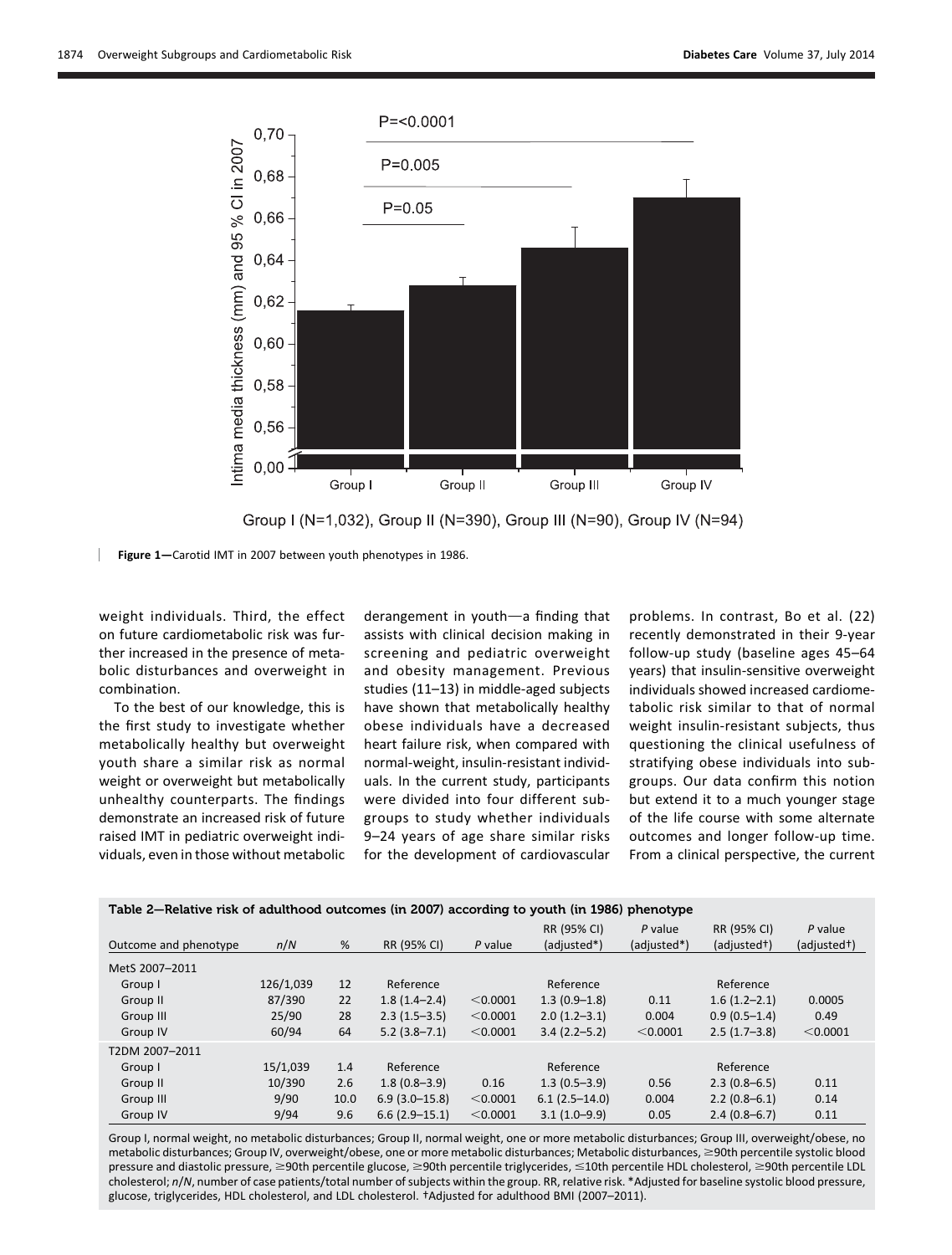

Figure 2—Relative risks and 95% CIs predicting adulthood outcomes between group II vs. group III (top) and between group III vs. group IV (bottom).

study showed no clear evidence for the healthy cardiovascular and metabolic overweight concept in youth assessed by IMT, T2DM, and MetS as future outcomes. The results and conclusions were not altered after adjustments with baseline risk factors, in sensitivity analysis or by using alternative ways of classifying overweight (using skin-fold thickness) and metabolic disturbance (using HOMA index  $>$ 90th percentile).

Recently, Cunningham et al. (28) showed in their large cohort study that being overweight before entering kindergarten (mean age 5.6 years) was a strong predictor for incident obesity between the ages of 5–14 years, suggesting that preventive efforts may need to be focused on the first years of life. Furthermore, childhood BMI is a strong predictor of adult BMI, and established overweight/obesity is hard to treat (29). Previously, we (30) and others (31) have examined the associations of childhood BMI and adulthood cardiovascular risk factors, adjusting for adult BMI. The results show mainly eliminated associations for childhood BMI and adulthood risk, thus suggesting that the relationship was partly explained by significant tracking of BMI from youth to adulthood. In line with the current study, the differences among study groups predicting future T2DM, MetS, and IMT were attenuated or eliminated after adjusting for adulthood BMI. However, evidence for the potential benefits of reducing BMI in children and adolescents was recently observed in the

International Childhood Cardiovascular Cohort Consortium (5). These data showed that the increased risk of the development of T2DM and preclinical atherosclerosis associated with youth overweight and obesity was attenuated among those who became nonobese by adulthood to a level similar to those who were never obese. The study suggested that those who were able to normalize their weight from youth to adulthood may overcome the increased risk for cardiometabolic outcomes associated with childhood overweight. Although the observational nature of our study precludes making clinical recommendations, these data indicate that all children and young adults, irrespective of their metabolic profile, should avoid overweight and obesity.

We (32) and others (33,34) have shown that pediatric MetS is associated with increased risk of the development of adult MetS, T2DM, and high-risk IMT. However, pediatric MetS predicted meaningful outcomes in adulthood at a level equivalent or inferior to predictions obtained from the status of high BMI in youth (32). Our results are in line with the result of these reports and were confirmed by performing an alternative analysis using only insulin resistance to define metabolically abnormal individuals. We showed that the risk of the development of cardiometabolic outcomes among overweight, metabolically healthy youth was similar or superior the risk in normal weight, metabolically abnormal youth. Further, BMI does not take into account potential differences in body composition among individuals with the same weight and thus may not be the best indicator of adiposity in childhood. However, we show that the indirect measurement of body adiposity, by substituting the sum of subscapular, biceps, and triceps skin-fold thickness, gives results similar to those observed for BMI. Although overweight and adiposity are not interchangeable per se, the results correspond well with each other. Nevertheless, considering the relatively poor tracking (32,35) of risk factor clustering compared with BMI, and the reproducibility of skin-fold measurements compared with BMI (32), this emphasizes the benefits of screening for overweight and obesity in the pediatric setting.

#### Study Strengths and Limitations

The strengths of our study were the long follow-up time from youth and the extensive baseline measurements of risk factors from a large community-based population sample. However, several limitations of our study should be considered. One explanation for why the predictive value of metabolic disturbances was lower than that of BMI may be that one measurement of BMI is more accurate than measures of each of the laboratory components and/or blood pressure. As such, BMI would be less susceptible to measurement error, as we have previously detailed (32). The results for adult outcomes were attenuated when models were adjusted for adult BMI, suggesting that the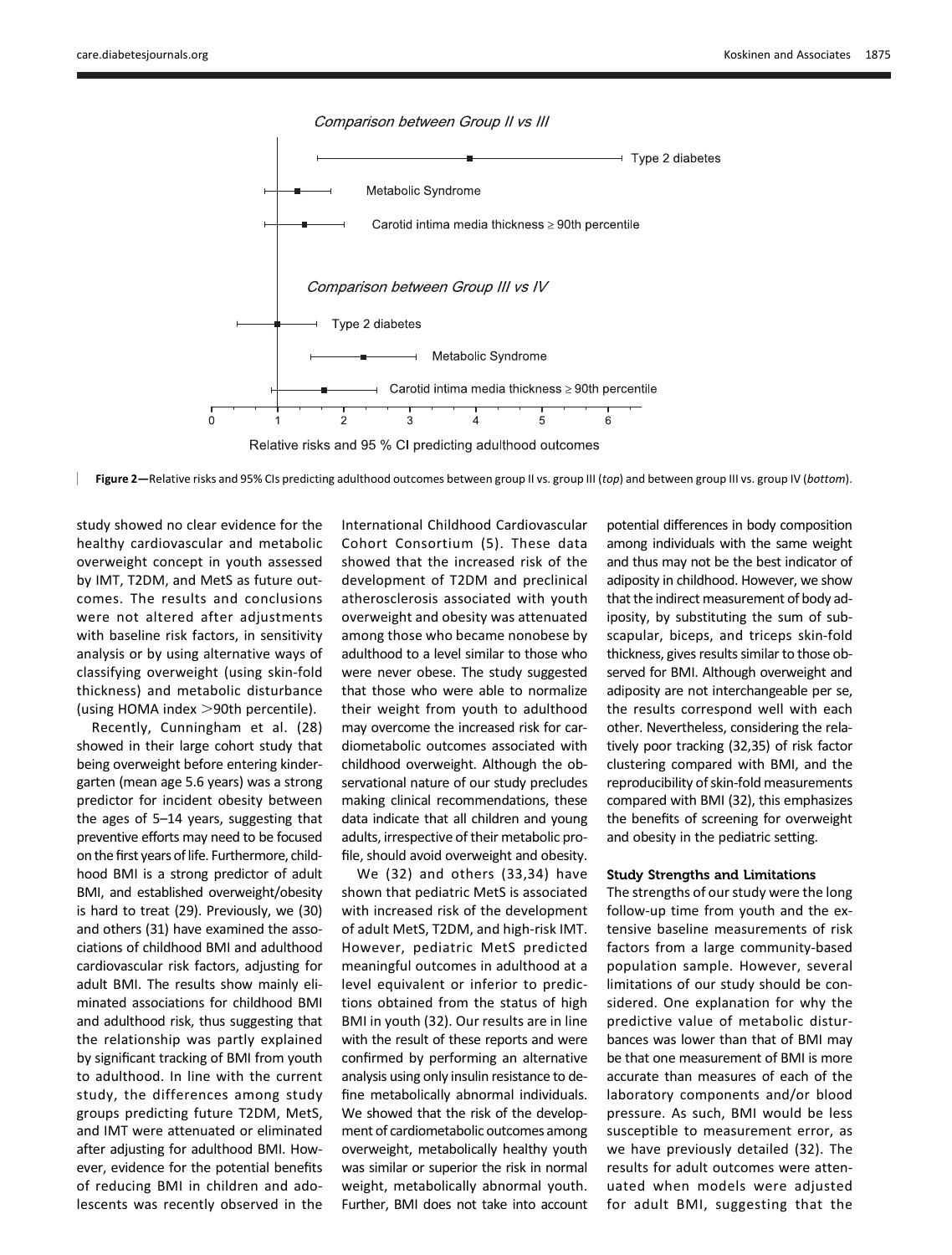associations with weight status may have been more profound because obesity tracks more than metabolic parameters. However, we have previously shown in this population that, in addition to BMI, childhood blood pressure and serum lipid levels correlate strongly with values measured in middle age (29). The low numbers with T2DM, and the use of fasting glucose levels and self-report data to indicate adult T2DM mean that associations with T2DM should be interpreted cautiously. However, the prevalence for T2DM was high in groups III and IV even though the absolute number of subjects was low. Second, any misclassification would rather attenuate the relative risk. Finally, because participants in the Young Finns Study are still of relative young age, it was not possible to study associations between risk factors and clinical outcome of cardiovascular events. Instead, vascular ultrasound measure was used as an indicator of an atherogenic process.

#### **Conclusion**

This study addresses important areas regarding overweight subgroups in youth. Together, our analysis of data from a longitudinal observational study supports the encouragement of young individuals to avoid being overweight/obese, irrespective of their metabolic profile.

Acknowledgments. The authors thank Irina Lisinen and Ville Aalto for their expert technical assistance in data management and statistical analyses.

Funding. The Young Finns Study has been supported by Academy of Finland grants 126925, 121584, 124282, 129378 (Salve), 117797 (Gendi), and 41071 (Skidi); the Social Insurance Institution of Finland; Kuopio, Tampere, and Turku University Hospital Medical Funds (grants 9M048 and 9N035); the Juho Vainio Foundation; the Paavo Nurmi Foundation; the Finnish Foundation for Cardiovascular Research; the Finnish Cultural Foundation; the Tampere Tuberculosis Foundation; and the Emil Aaltonen Foundation. C.G.M. holds a National Health and Medical Research Council Early Career Fellowship (Public Health Fellowship, APP1037559). M.A.S. holds a National Health and Medical Research Council Postdoctoral Training Fellowship (APP1012201).

Duality of Interest. No potential conflicts of interest relevant to this article were reported. Author Contributions. J.K. obtained funding for the study, contributed to the concept and design of the study, acquired and performed analysis and interpretation of the data, and drafted the manuscript. C.G.M. contributed to the concept and design of the study; performed

statistical analysis; provided administrative, technical, or material support; and critically revised the manuscript for important intellectual content. M.A.S. contributed to the concept and design of the study; provided administrative, technical, or material support; and critically revised the manuscript for important intellectual content. M.K. obtained funding for the study; acquired the data; provided administrative, technical, or material support; and critically revised the manuscript for important intellectual content. N.H.-K., T.La., L.T., and E.J. acquired the data; provided administrative, technical, or material support; and critically revised the manuscript for important intellectual content. T.Le. obtained funding for the study; acquired data; provided administrative, technical, or material support; and critically revised the manuscript for important intellectual content. J.S.A.V., O.T.R., and M.J. obtained funding for the study; contributed to the concept and design of the study; acquired data; provided administrative, technical, or material support; and critically revised the manuscript for important intellectual content. J.K. is the guarantor of this work and, as such, had full access to all the data in the study and takes responsibility for the integrity of the data and the accuracy of the data analysis.

#### References

1. Ogden CL, Flegal KM, Carroll MD, Johnson CL. Prevalence and trends in overweight among US children and adolescents, 1999-2000. JAMA 2002;288:1728–1732

2. Ogden CL, Carroll MD, Kit BK, Flegal KM. Prevalence of obesity and trends in body mass index among US children and adolescents, 1999-2010. JAMA 2012;307:483–490

3. Wang Y, Lobstein T. Worldwide trends in childhood overweight and obesity. Int J Pediatr Obes 2006;1:11–25

4. Must A, Jacques PF, Dallal GE, Bajema CJ, Dietz WH. Long-term morbidity and mortality of overweight adolescents. A follow-up of the Harvard Growth Study of 1922 to 1935. N Engl J Med 1992;327:1350–1355

5. Juonala M, Magnussen CG, Berenson GS, et al. Childhood adiposity, adult adiposity, and cardiovascular risk factors. N Engl J Med 2011; 365:1876–1885

6. Baker JL, Olsen LW, Sørensen TI. Childhood body-mass index and the risk of coronary heart disease in adulthood. N Engl J Med 2007;357: 2329–2337

7. Schubert CM, Sun SS, Burns TL, Morrison JA, Huang TT. Predictive ability of childhood metabolic components for adult metabolic syndrome and type 2 diabetes. J Pediatr 2009;155:e1–e7 8. Tobias DK, Pan A, Jackson CL, et al. Bodymass index and mortality among adults with incident type 2 diabetes. N Engl J Med 2014;370: 233–244

9. Carnethon MR, Rasmussen-Torvik LJ, Palaniappan L. The obesity paradox in diabetes. Curr Cardiol Rep 2014;16:446

10. Blüher M. The distinction of metabolically "healthy" from 'unhealthy' obese individuals. Curr Opin Lipidol 2010;21:38–43

11. Meigs JB, Wilson PW, Fox CS, et al. Body mass index, metabolic syndrome, and risk of type 2 diabetes or cardiovascular disease. J Clin Endocrinol Metab 2006;91:2906–2912

12. Arnlöv J, Ingelsson E, Sundström J, Lind L. Impact of body mass index and the metabolic syndrome on the risk of cardiovascular disease and death in middle-aged men. Circulation 2010;121:230–236

13. Voulgari C, Tentolouris N, Dilaveris P, Tousoulis D, Katsilambros N, Stefanadis C. Increased heart failure risk in normal-weight people with metabolic syndrome compared with metabolically healthy obese individuals. J Am Coll Cardiol 2011;58:1343–1350

14. Steinberger J, Daniels SR, Eckel RH, et al.; American Heart Association Atherosclerosis, Hypertension, and Obesity in the Young Committee of the Council on Cardiovascular Disease in the Young; Council on Cardiovascular Nursing; and Council on Nutrition, Physical Activity, and Metabolism. Progress and challenges in metabolic syndrome in children and adolescents: a scientific statement from the American Heart Association Atherosclerosis, Hypertension, and Obesity in the Young Committee of the Council on Cardiovascular Disease in the Young; Council on Cardiovascular Nursing; and Council on Nutrition, Physical Activity, and Metabolism. Circulation 2009;119:628–647

15. Koskinen J, Kähönen M, Viikari JS, et al. Conventional cardiovascular risk factors and metabolic syndrome in predicting carotid intimamedia thickness progression in young adults: the cardiovascular risk in young Finns study. Circulation 2009;120:229–236

16. Koskinen J, Magnussen CG, Taittonen L, et al. Arterial structure and function after recovery from the metabolic syndrome: the cardiovascular risk in Young Finns Study. Circulation 2010;121:392–400

17. Raitakari OT, Juonala M, Rönnemaa T, et al. Cohort profile: the cardiovascular risk in Young Finns Study. Int J Epidemiol 2008;37:1220–1226 18. Friedewald WT, Levy RI, Fredrickson DS. Estimation of the concentration of low-density lipoprotein cholesterol in plasma, without use of the preparative ultracentrifuge. Clin Chem 1972;18:499–502

19. American Academy of Pediatrics. American Academy of Pediatrics. National Cholesterol Education Program: Report of the Expert Panel on Blood Cholesterol Levels in Children and Adolescents. Pediatrics 1992;89:525–584

20. Katzmarzyk PT, Tremblay A, Pérusse L, Després JP, Bouchard C. The utility of the international child and adolescent overweight guidelines for predicting coronary heart disease risk factors. J Clin Epidemiol 2003;56:456–462

21. Higgins PB, Gower BA, Hunter GR, Goran MI. Defining health-related obesity in prepubertal children. Obes Res 2001;9:233–240

22. Bo S, Musso G, Gambino R, et al. Prognostic implications for insulin-sensitive and insulinresistant normal-weight and obese individuals from a population-based cohort. Am J Clin Nutr 2012;96:962–969

23. Cole TJ, Bellizzi MC, Flegal KM, Dietz WH. Establishing a standard definition for child overweight and obesity worldwide: international survey. BMJ 2000;320:1240–1243

24. Alberti KGMM, Eckel RH, Grundy SM, et al.; International Diabetes Federation Task Force on Epidemiology and Prevention; National Heart,